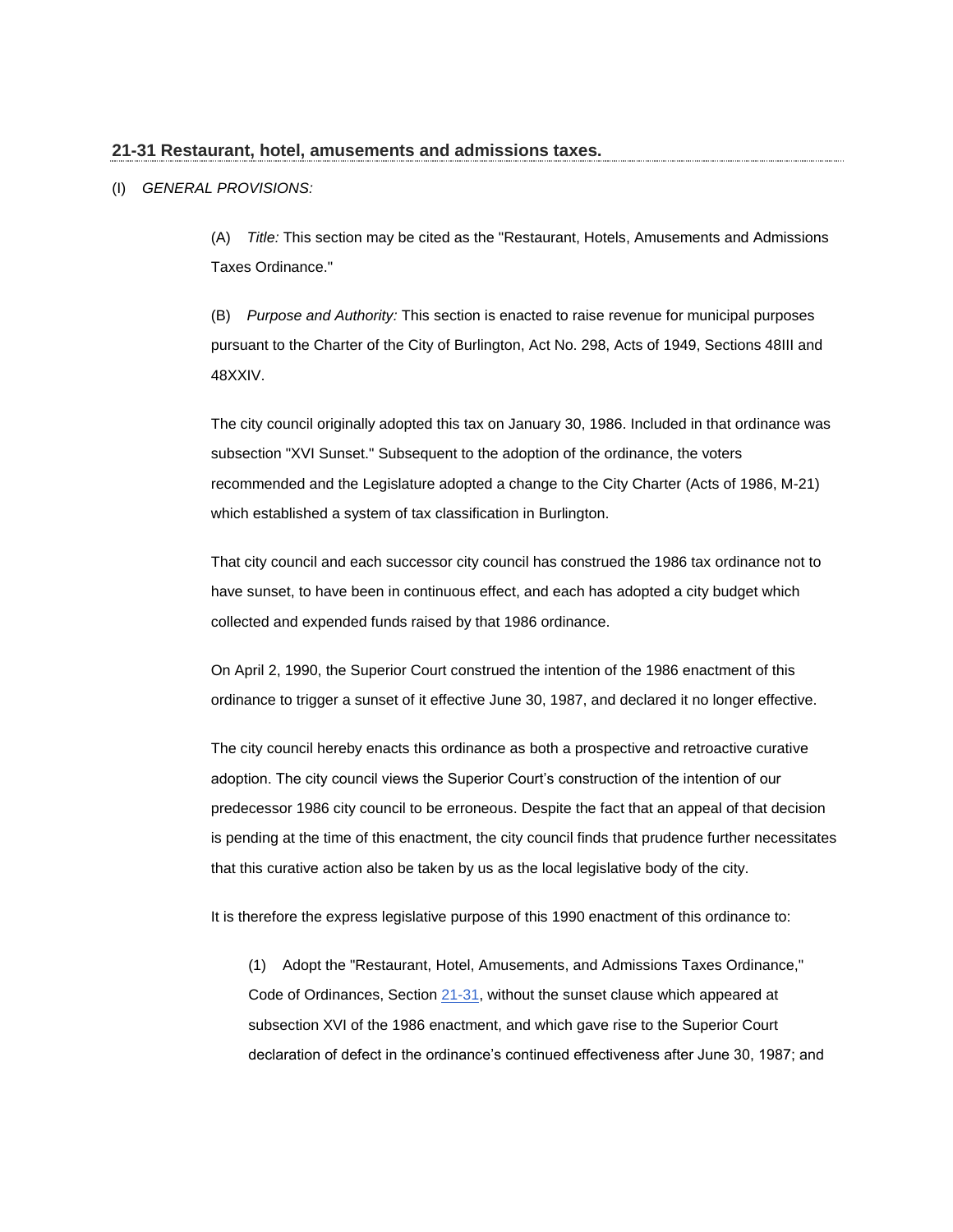(2) Make this enactment, which has eliminated the former sunset clause altogether, retroactive to the effective date of the original tax ordinance adopted January 30, 1986.

#### (II) *TAXES IMPOSED:*

(A) *Restaurant Tax:* There is hereby imposed a business occupation tax upon all persons engaged in the restaurant business of whatever name or character in the City of Burlington. The tax imposed shall be at the rate of two (2) percent of the gross receipts from taxable business, as defined herein, done per monthly period in accordance with the provisions of this section.

(B) *Hotel and Motel Tax:* There is hereby imposed a business occupation tax upon all persons engaged in the hotel or motel business of whatever name or character within the City of Burlington. The tax imposed shall be at a rate of two (2) percent of gross receipts from taxable business, as herein defined, done per monthly period in accordance with the provisions of this section.

(C) *Amusements Tax:* There is hereby imposed a business occupation tax upon all persons engaged in the business of operating places of amusement, including, but not limited to, pool halls, arcades, bowling alleys, or operating any establishment making available use of amusement devices of whatever name or character within the City of Burlington. The tax imposed shall be at the rate of two (2) percent of taxable business, as defined herein, done per monthly period in accordance with the provisions of this section.

(D) *Admissions Tax:* There is hereby imposed a tax on admissions to circuses, menageries, carnivals, cinemas, shows of every kind, plays, athletic contests, exhibitions or entertainments for money of whatever name or character except those of educational or nonprofit institutions or organizations or wholly for charitable purposes. The tax imposed shall be at the rate of two (2) percent of the gross receipts from such admissions, as defined herein, done per monthly period in accordance with the provisions of this section.

(E) *Compliance Required:* It shall be unlawful for any person to transact or carry on any business, occupation or activity subject to the provisions of this section without complying with all applicable provisions herein.

(III) *DEFINITIONS:* For the purposes of this section, the following terms, phrases, words and their derivations shall have the meanings given herein: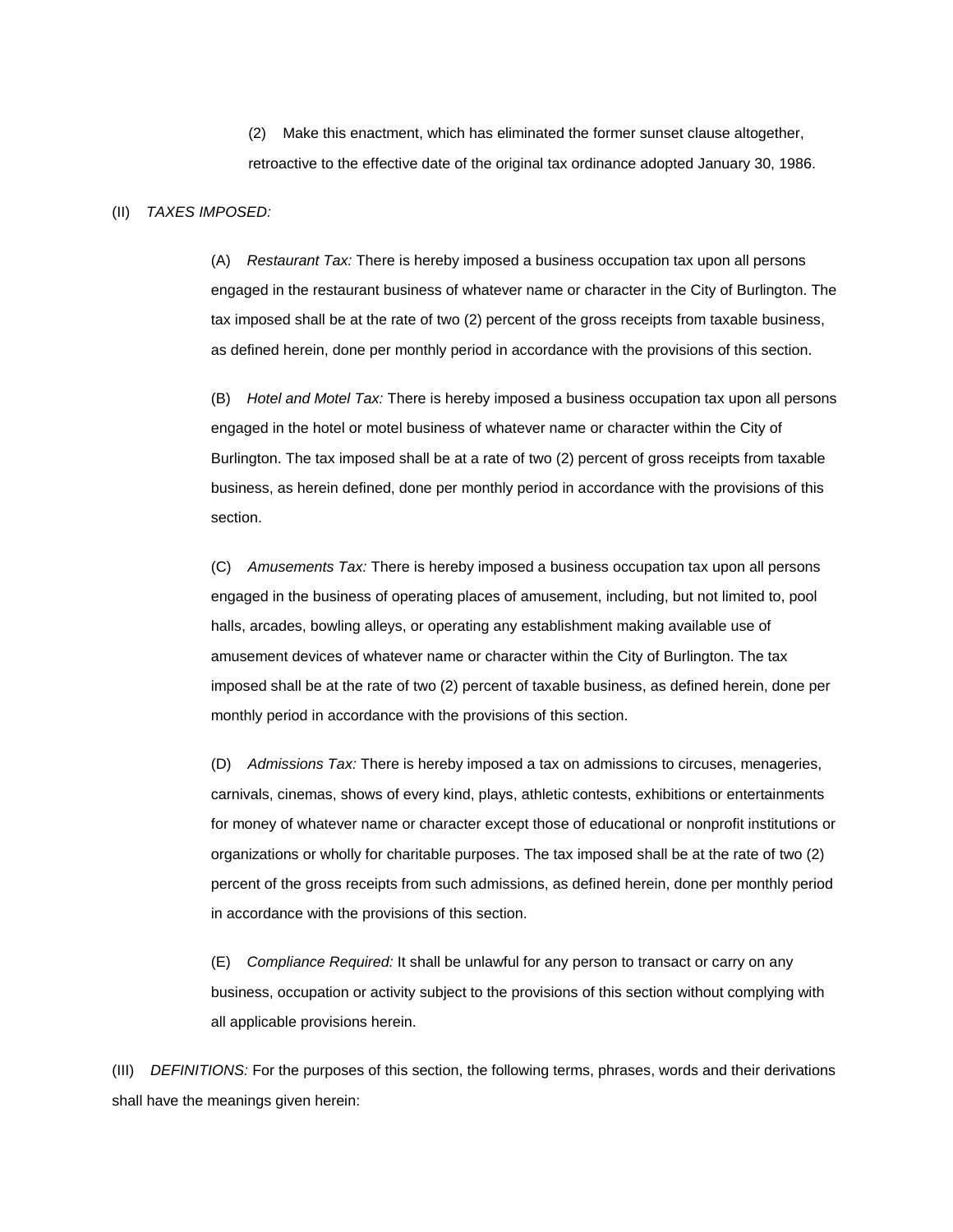(A) *Person* means any individual, male or female, estate, trust, receiver, cooperative association, domestic and foreign corporation, syndicate, joint stock corporation, partnership of any kind, club and society.

(B) *Council* means the city council of the City of Burlington, Vermont.

(C) *Treasurer* means the treasurer of the City of Burlington, or his/her designated representative.

(D) *Gross Receipts* means the total amounts received or receivable and the total amounts actually received or receivable for the performance of any act or service, of whatever nature it may be, for which a charge is made or credit allowed when such act or service is done as part of or in connection with a taxable admission or a taxable business as herein defined. Included in "gross receipts" shall be all receipts, cash, credits and property of any kind or nature, without any deductions therefrom on account of the cost of the property sold, the cost of the materials used, labor or service costs, interest paid or payable, or losses or other expenses whatsoever. Excluded from "gross receipts" shall be the following:

(l) Cash discounts allowed and taken. For the purpose of this section, "cash discount" means a deduction from the invoice price of goods or charge for services which is allowed if the bill is paid on or before a specified date.

(2) Any tax required by Chapter  $225$  or Chapter  $233$  of Title  $32$  Vermont Statutes Annotated.

(E) *Monthly Period* means such period which shall begin on the first day of each calendar month and includes the last day of each calendar month.

(F) *Successor* means any person who shall, through direct or mense conveyance, purchase or succeed to the business, or portion thereof, or the whole or any part of the stocks, goods, wares or merchandise or fixtures or any interest therein of a taxpayer quitting, selling out, exchanging or otherwise disposing of his business. Any person obligated to fulfill the terms of a contract shall be deemed a successor to any contractor defaulting in the performance of any contract as to which such person is a surety or guarantor.

(G) *Taxable Business* means: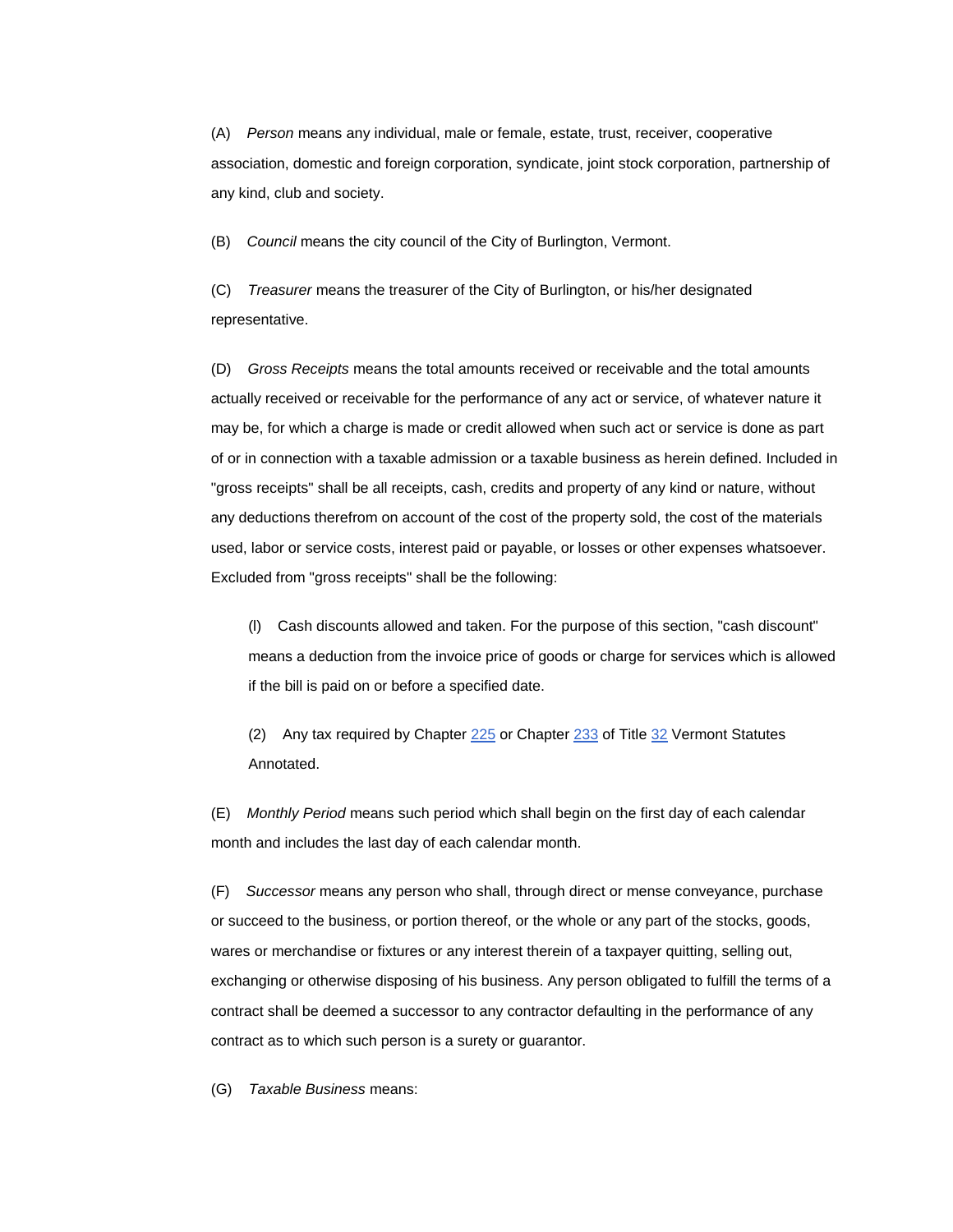(1) Sales of any food or food products prepared on premises and delivered to the purchaser ready to eat, or of beverages, including alcoholic beverages, served for consumption on premises, but shall not include:

(a) Meals served on the premises of day care centers, nurseries, kindergartens, elementary or secondary schools;

(b) Meals prepared by the employees thereof and served to the patients or wards of any hospital, convalescent home, sanitorium, group home, nursing home or home for the aged;

(c) Meals furnished to the elderly pursuant to the Older Americans Act 42 USC, Chapter 35, Subchapter VII;

(d) Meals sold by nonprofit organizations at bazaars, fairs picnics, church suppers or similar events.

(2) Rental of hotel and motel rooms including the conduct of incidental activities such as conduct of conventions, seminars and meetings on hotel or motel premises.

(3) Charges of any kind received, including admission or minimum charges for the use of pool halls, billiard tables, bowling alleys, arcades, electric amusement devices, mechanical amusement devices, or the use of other places of amusement or of amusement devices of whatever name and character.

(H) *Taxpayer* includes any individual, group of individuals, corporation, partnership or association required to pay a tax under this section, or any person who engages in any occupation for which tax is imposed by this section.

(I) *Hotel* or *Motel* means an establishment which holds itself out to the public by offering sleeping accommodations and food for consideration, whether or not the major portion of its operating receipts is derived therefrom and whether or not the sleeping accommodations are offered to the public by the owner or proprietor or lessee, sub-lessee, mortgagee, licensee, or any other person or agent of any of the foregoing. The term "hotel" shall not include the following: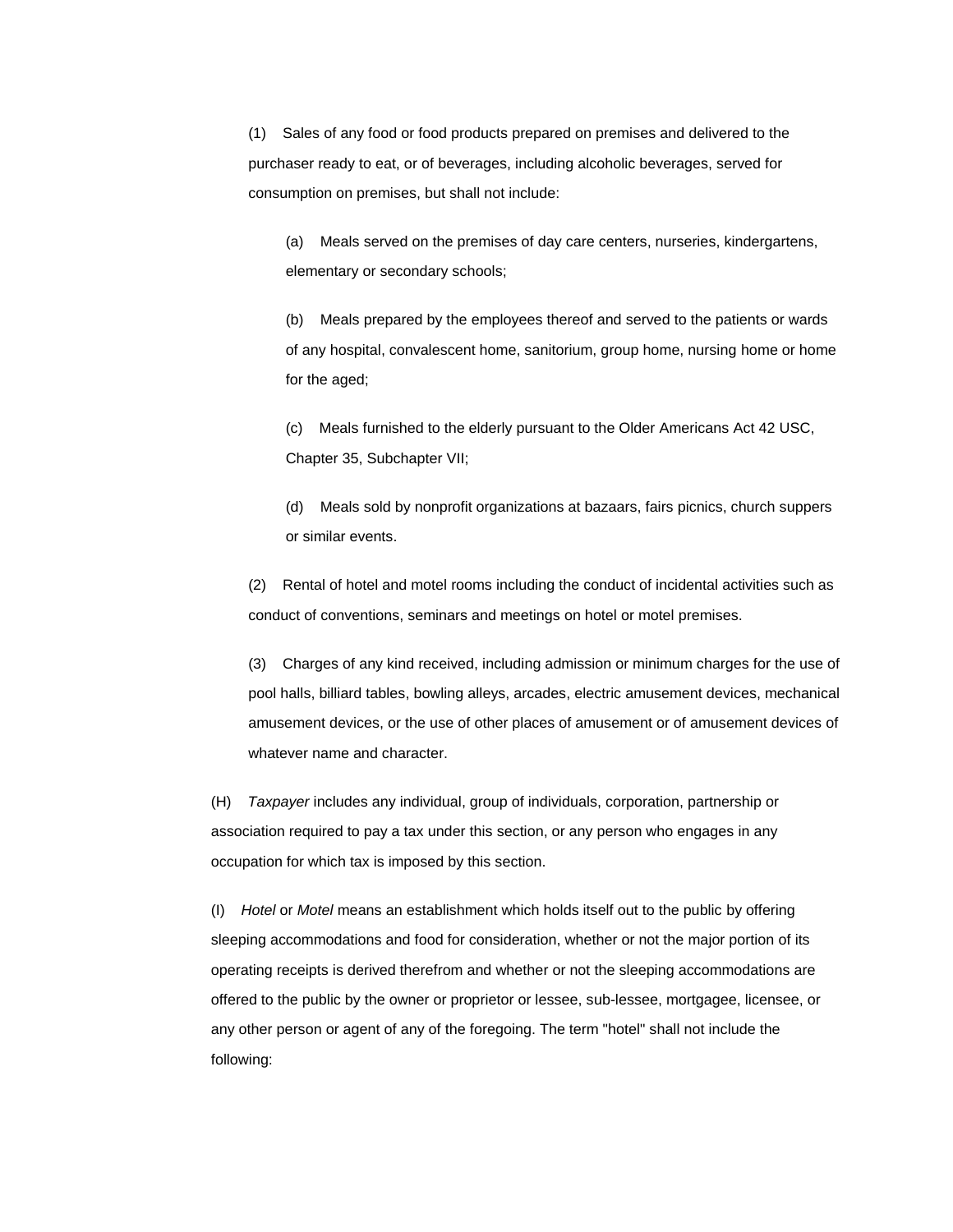(1) A hospital, licensed un Chapter 43 of Title 18, or a sanitorium, convalescent home, nursing home or a home for the aged.

(2) An establishment operated by a nonprofit corporation or association organized and operated exclusively for religious, charitable or educational purposes, one or more, which, in furtherance of any of the purposes for which it was organized, operates a hotel as defined herein.

(J) *Restaurant* means every eating and drinking establishment operated within the City of Burlington, including every restaurant, cafe, lunch counter, private and social club, bar, tavern, diner, cafeteria, delicatessen, sandwich shop, or other place, where any food or food products are prepared and delivered on premises to the purchaser ready to eat, or where beverages, including alcoholic beverages, are served for consumption on premises, or both, and for which charge is made. This term shall not include caterers who do not prepare and deliver food and beverages to customers at the caterer's place of business. This term shall include all sites of athletic contests, shows, performances, movies, theaters and entertainment places where food, beverages, including alcoholic beverages, or refreshments are sold for consumption on premises.

(K) *Sworn Statement* shall mean an affidavit sworn to before a person authorized to take oaths, or a declaration or certification made under penalty of perjury or an accounting of gross receipts of business done as required to be filed under this section.

# (IV) *TAX-WHEN DUE:*

(A) Every taxpayer subject to the provisions of this section shall file within thirty (30) days of the effective date hereof an application with the treasurer for a taxpayer identification number. This application shall contain the legal name of the taxpayer, any trade name(s) employed, the address, place(s) of business within the city, principal place of business, phone number, authorized agent for service of process, the type(s) of taxable admissions received by the taxpayer and that taxable business(es) in which the taxpayer is engaged. Upon receipt of a complete application, the treasurer shall issue to each taxpayer an identification number. Failure of a taxpayer, or anyone reasonable likely to be a taxpayer as herein defined at the time that levy of the taxes herein commences, to file for an identification number shall be a violation.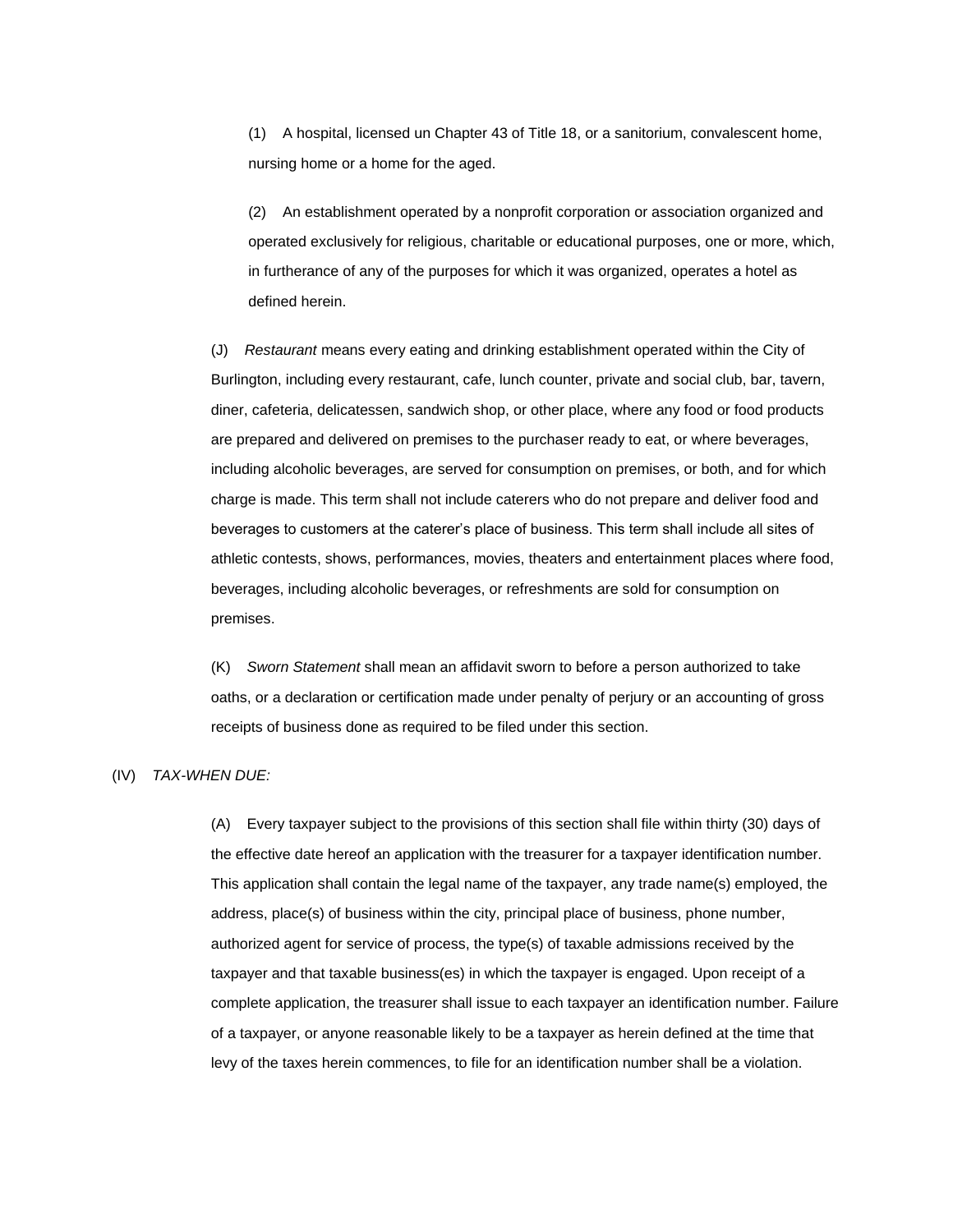(B) The tax imposed by this section shall be due and payable commencing March 1, 1986, in monthly installments and remittance therefor shall be made on or before the last day of the month next succeeding the end of the monthly period in which the tax accrued. The remittance shall be made as provided in this section and shall be accompanied by a return on a form to be provided and prescribed by the city treasurer. The taxpayer shall be required to make a sworn statement that the information therein given is complete and true and that the taxpayer knows the same to be so.

(C) If a person fails to file a return under oath when required to do so by this section, the treasurer, with the approval of the city council, shall fix his gross receipts using any information in his possession for the period in respect to which such person has failed to file a return, and shall assess the amount of tax due including applicable penalties.

(D) The tax shall be considered delinquent on the day after it becomes due and payable pursuant to subsection (B) above.

(E) If the treasurer determines that a taxpayer has failed to pay any tax, penalty or portion thereof due under this section, the treasurer shall mail to such taxpayer a statement showing the balance due and shall add thereto a thirteen dollar (\$13.00) late penalty payment or interest at the rate of twelve (12) percent per year, whichever is greater. That unpaid balance and penalty total shall be subject to interest at a rate of twelve (12) percent per year from the date of underpayment. Such interest shall accrue until the date of payment. Within five (5) days from the date the statement is mailed, the taxpayer shall pay such balance and all interest due thereon. No such demand shall be made more than four (4) years after the close of the fiscal year in which the same accrued, except"

(1) As against a taxpayer who has been guilty of any fraud or misrepresentation of material facts; or

(2) Where a taxpayer has executed a written waiver of such limitation.

(F) In the event any business subject to the tax defined herein closes or changes ownership, said business shall file a closing return with the city treasurer and pay the tax due within thirty (30) days from the time of closing or changing of ownership of said business. A closing return shall be construed delinquent if not filed within the specified time.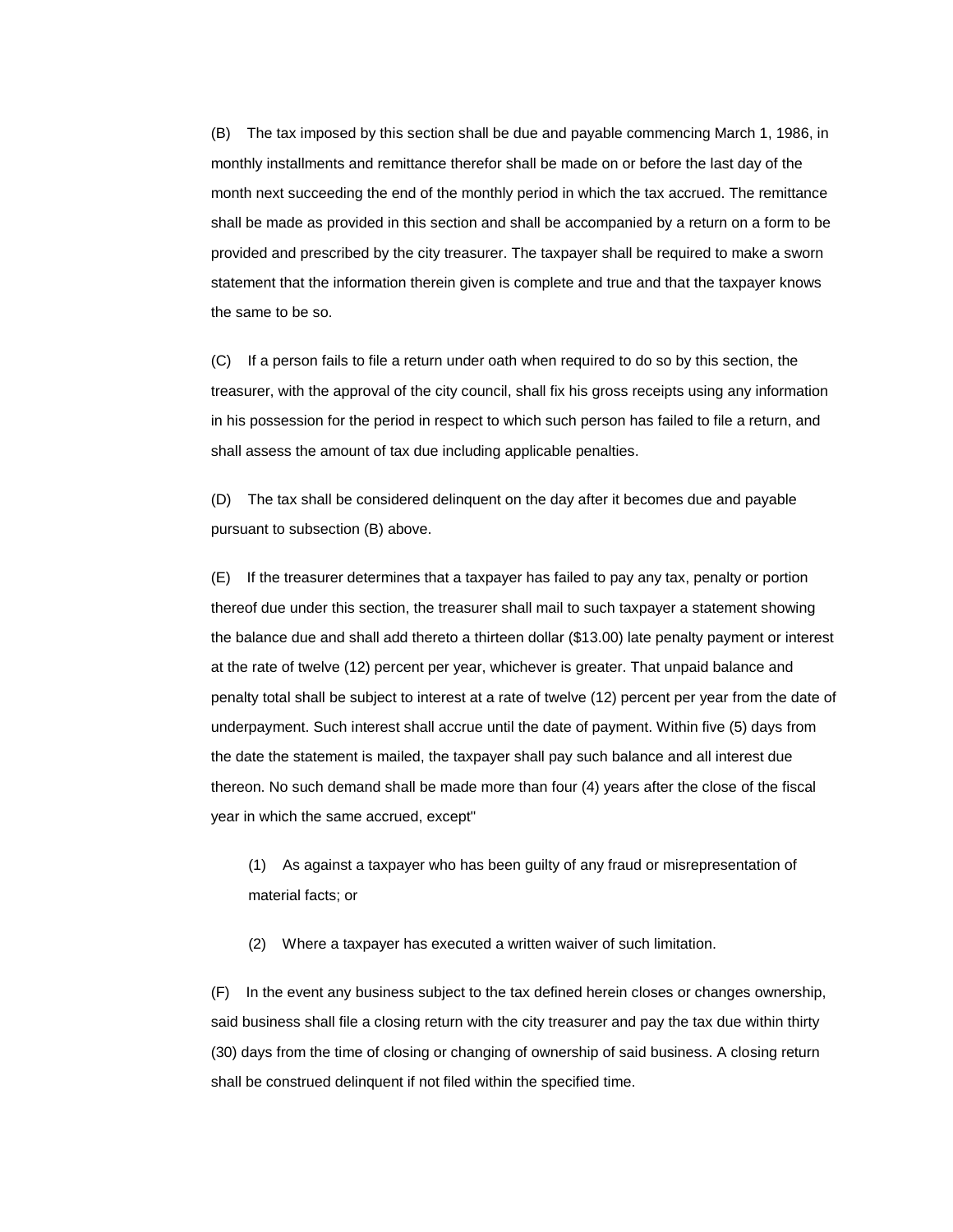In the event a business referenced above fails to file a closing return, it shall be the responsibility of the successor to file the return and pay any taxes and penalties due thereunder.

(G) It shall be the responsibility of the taxpayer to advise the city treasurer of any change in the type of business or the activities carried on.

(H) The treasurer may, for good cause and with the approval of the city council, extend for not more than ninety (90) days the time for paying any sum, or a portion thereof, required to be paid hereunder. The extension may be granted at any time, provided a written request therefor is filed with the city treasurer prior to the delinquency date. Interest at the rate herein stated shall accrue during the period of extension.

(V) *PAYMENT OF TAX:* At the time the return is required to be filed under this section, the tax shall be paid to the city treasurer by bank draft, certified check, cashier's check, personal check or money order, or in cash. If payment is made by draft or check, the tax shall not be deemed paid unless the check or draft is honored in the usual course of business; nor shall the acceptance of any sum by the treasurer be an acquittance or discharge of the tax due unless the amount of the payment is in full and actual amount due. The return shall be presented to the city treasurer who shall endorse thereon the date and amount of the payment received by him and forthwith file the return in the office of city treasurer.

### (VI) *EXAMINATION OF RECORDS:*

(a) The treasurer or his/her designee is hereby authorized to request, examine, audit and inspect such books and records of any taxable business as may be relevant or necessary to verify or ascertain the amount of the tax due.

(b) All persons engaged in occupations subject to the provisions of this section are hereby required to permit examination of such books and records for the purpose aforesaid.

### (VII) *INFORMATION CONFIDENTIAL:*

(A) Financial information furnished or secured pursuant to this section shall be deemed confidential in character and shall not be subject to public inspection and shall be kept so that the contents thereof shall not become known except to the person charged with the administration and enforcement of this section.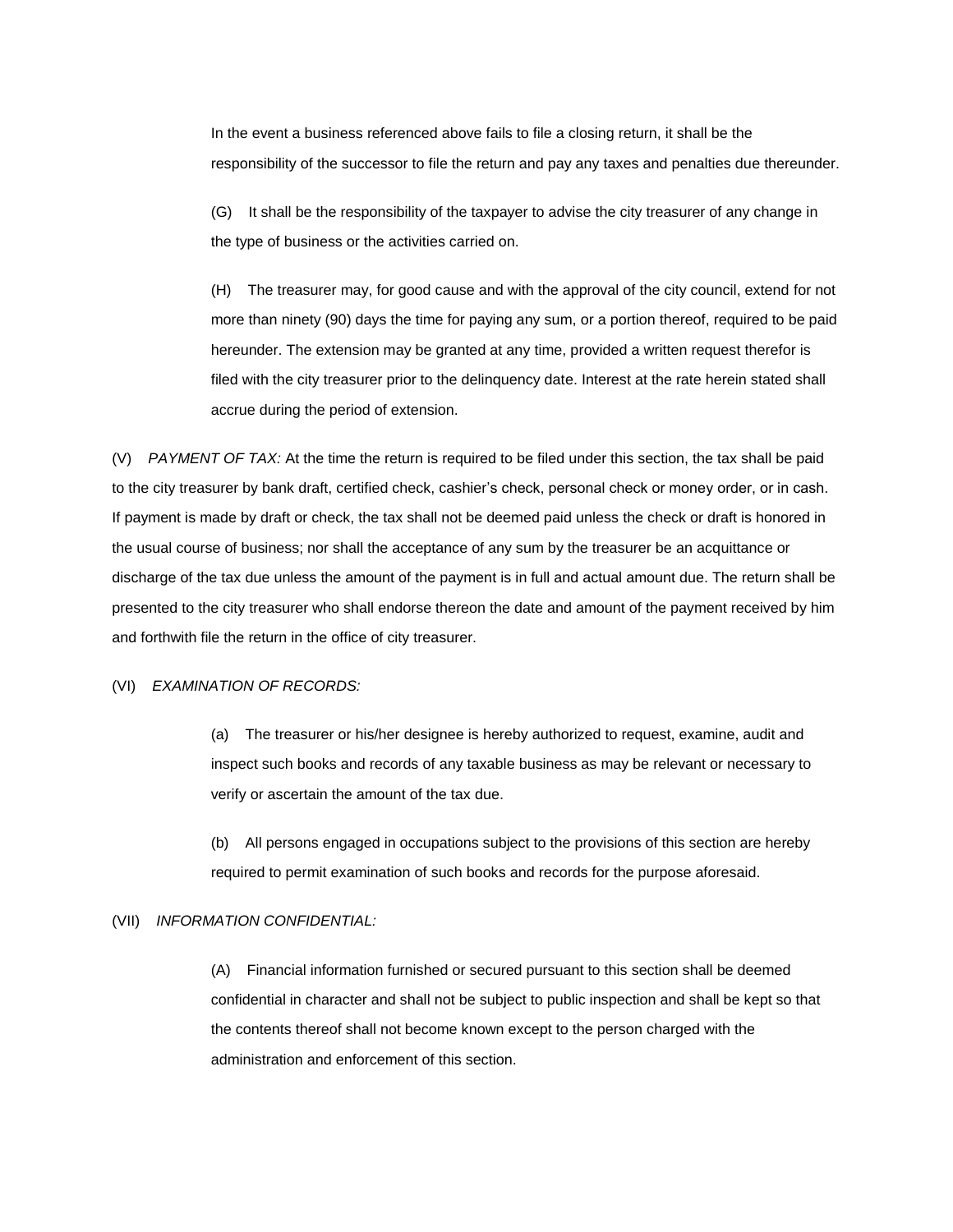(B) No officer, administrator or employee of the City of Burlington shall in any manner reveal the contents of any part or portion of the contents of any confidential information except as otherwise provided in this section, or in a legal action to enforce the provisions of this section, or pursuant to a court order.

#### (VIII) *RECONSIDERATION AND APPEAL*

(A) Any person aggrieved by any decision of the treasurer with respect to the assessment of any tax or penalty by the treasurer, or any person aggrieved by the refusal of the treasurer to make a refund requested under paragraph (IX), may petition the treasurer for a reconsideration within sixty (60) days after notice shall have been given such person. If a petition for reconsideration is not filed within such period, the amount of the assessment or the refusal to refund shall become final. If a petition is filed within such period, the treasurer shall reconsider his earlier action within twenty (20) days and, if the petitioner so requested in his petition, shall grant said petitioner an oral hearing and shall give the petitioner ten (10) days' notice of the time and place thereof. The treasurer shall issue his final determination in writing to the petitioner within ten (10) days of the petition or the close of the hearing, whichever is later.

(B) An appeal from any decision of the treasurer issued under subsection (A) above shall be taken to the superior court by filing notice of such appeal with the treasurer. Such notice shall be accompanied by a citation to the treasurer, signed by the clerk of the court, ordering that the treasurer appear before such court. The appeal shall be returnable at the same time and served and returned in the same manner as is required in the case of summons in a civil action. The authority issuing the citation shall take from the appellant a bond or recognizance to the city, with surety, to prosecute the appeal, and to comply with the orders and decrees of the court.

Such court may grant such relief as may be equitable and may order the treasurer to pay to the aggrieved taxpayer the amount of such relief with interest at the rate of six (6) percent per annum. Upon any appeal denied, costs may be taxed against the appellant, but no costs shall be taxed against the city.

(C) If a petition or an appeal is not taken in strict conformance to this paragraph (VIII), the decision of the treasurer shall be final. The remedies provided by this paragraph (VIII) shall be the exclusive remedies of a taxpayer with respect to any decision taken under this section. Upon failure to petition or appeal as provided under this section, the taxpayer shall be bound by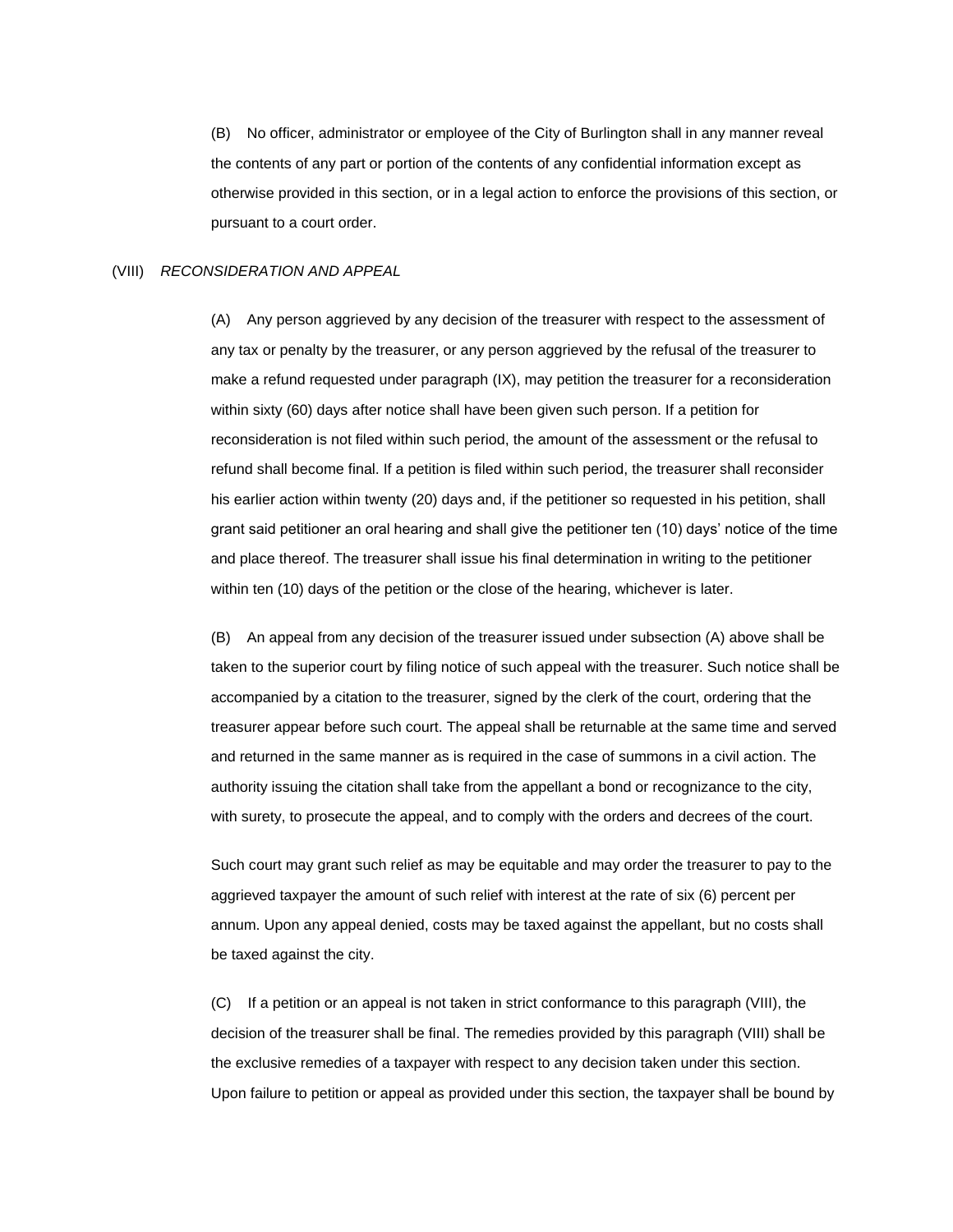such decision and shall not thereafter contest, either directly or indirectly, such decision in any proceeding, including, without limitation, any proceeding brought to enforce any provision of this section.

(IX) *REFUNDS:*

(A) In the event of overpayment of any tax due under this section, the treasurer, or his authorized agent, upon written application by the taxpayer for a refund or credit filed within two (2) years after the date of such overpayment, may offset the amount of such overpayment against the taxpayer's existing tax liability under this section or certify the request for refund for the purpose of processing a cash payment to such taxpayer. Refund of overpayments as authorized in this paragraph (IX) shall be approved by the city council.

(B) No refund or credit may be allowed with respect to any payments made to the city more than two (2) years before the date of such application. Provided, however, where a taxpayer makes application for a refund or credit of any overpayment made more than two (2) years before the date of such application and such taxpayer has an outstanding tax deficiency, the amount of the refund or credit which would otherwise be allowable for the portion of the assessment period preceding the two-year period shall be offset against any such deficiency.

(X) *FAILURE TO COMPLY; FALSE RETURNS OR STATEMENTS:* It shall be unlawful for any person subject to the provisions of this section to fail or refuse to do any act required by this section. It shall also be a violation of this section for any person to make any false or fraudulent application or return or any false statement or any representation in or in connection with any such application or return, or to aid or abet another in any attempt to evade payment of the tax, or any part thereof. Any such violations shall be punished as provided in Section [1-9](http://www.codepublishing.com/VT/Burlington/html/Burlington01/Burlington01.html#1-9) of this Code.

(XI) *COLLECTION OF DELINQUENT TAX:* Any tax due and unpaid and delinquent under this section, and all penalties thereon, may be collected by civil action, which remedy shall be in addition to any and all existing remedies.

(XII) *TAX AS A DEBT: The amount of the tax and penalty imposed by the provisions of this section shall be deemed a debt to the city.*

(XIII) *REMEDIES CUMULATIVE:*